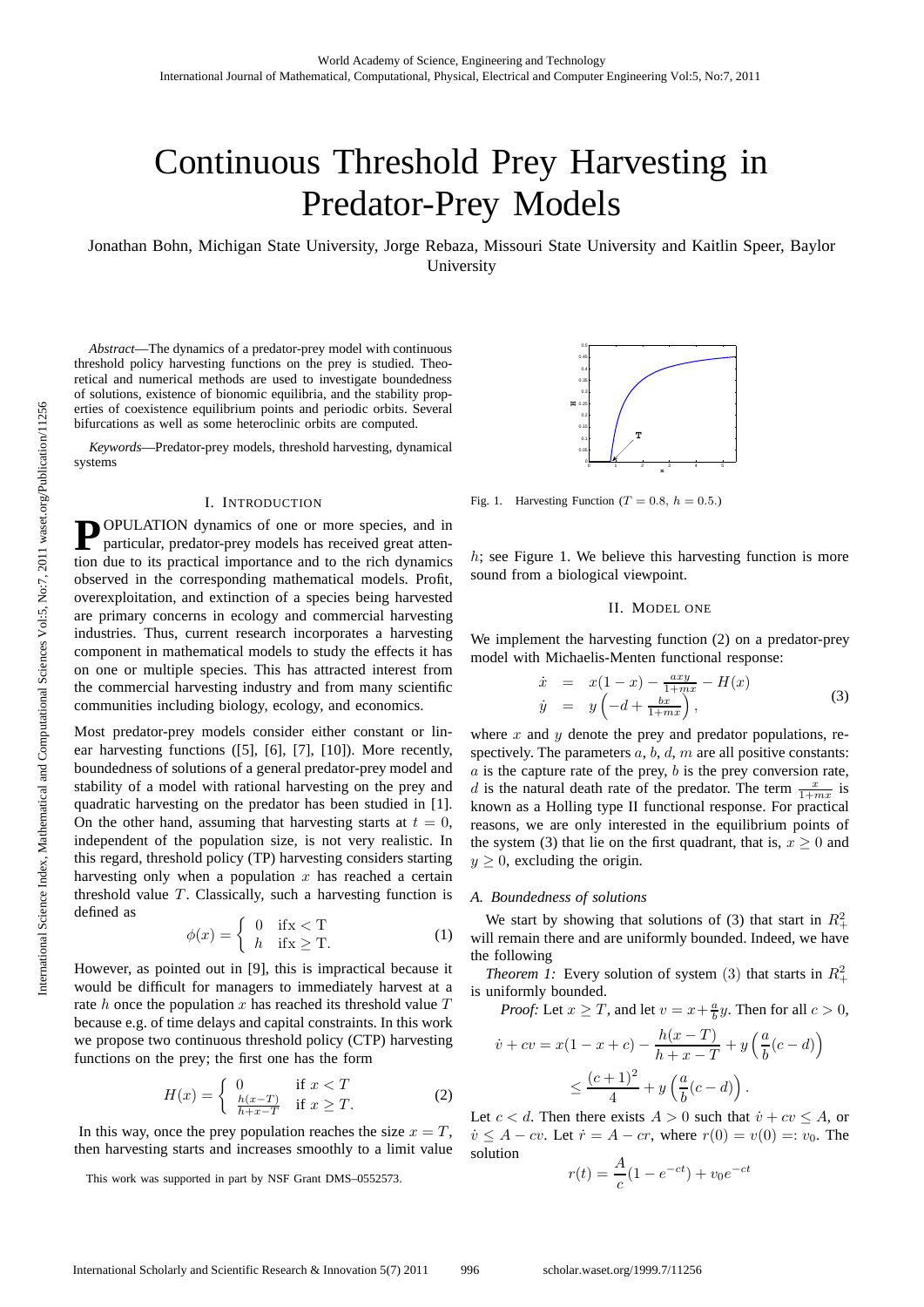is bounded for  $t \geq 0$ . Hence, by applying a differential inequality [3], we get

$$
0 < v(t) \le r(t) = \frac{A}{c}(1 - e^{-ct}) + v_0 e^{-ct} \le \frac{A}{c}
$$
 as  $t \to \infty$ .

Therefore, every solution of (3) where  $x \geq T$ , starting in  $R_+^2$ , is uniformly bounded.

*Remark 2:* The proof for the case where  $x < T$  follows directly from the above proof, using the same bound on  $c$ .

## *B. Equilibrium Points for*  $x < T$

When the number of prey is less than the threshold value, the system (3) has two equilibria:  $P_1 = (x_1, y_1)$  and  $P_2 =$  $(x_2, y_2)$ , where

$$
x_1 = \frac{d}{b - dm}, \quad y_1 = \frac{1}{a}(1 - x_1)(1 + mx_1) = \frac{b}{a} \left[ \frac{b - dm - d}{(b - dm)^2} \right]
$$
  
(4)  

$$
x_2 = 1, \quad y_2 = 0.
$$
 (5)

Thus, in order for  $(x_1, y_1) \in R_+^2$ , we must always have  $b >$  $(m + 1)d$ . In other words, the prey conversion rate must be strictly greater than the predator death rate.

The general Jacobian of (3) for  $x < T$  is:

$$
J(x,y) = \begin{bmatrix} 1 - 2x - \frac{ay}{(1+mx)^2} & -\frac{ax}{1+mx} \\ \frac{by}{(1+mx)^2} & -d + \frac{bx}{1+mx} \end{bmatrix}
$$
 (6)

Thus, at  $P_1$  it becomes

$$
J(x_1, y_1) = \begin{bmatrix} \frac{bdm - bd - d^2m - d^2m^2}{b(b-dm)} & -\frac{ad}{b} \\ \frac{b-dm - d}{a} & 0 \end{bmatrix}
$$

In such a case, its trace  $\tau_1$  and determinant  $\delta_1$  are

$$
\tau_1=\frac{bdm-bd-d^2m^2-d^2m}{b(b-dm)}=d\left[\frac{m+1}{b}-\frac{2}{b-dm}\right].
$$
 and

$$
\delta_1 = \frac{d}{b} \left[ b - (m+1)d \right].
$$

This gives

$$
{\tau_1}^2-4\delta_1=\frac{(d^2m(m+1)-bd(m-1))^2}{b^2(b-dm)^2}-\frac{4(bd-d^2m-d^2)}{b}.
$$

Thus, using a classical trace-determinant analysis we conclude that the equilibrium point  $P_1$  of (3) has the following properties:

- (a) It can never be a saddle, since  $\delta_1 < 0$  requires that  $b <$  $d(m+1)$ , which forces the number of predators to become negative.
- (b) If  $b > (m+1)d$  and  $\tau_1^2 4\delta_1 \ge 0$  then  $P_1$  is a node. **–** If  $b < \frac{m(m+1)}{m-1}d$ , then the node is stable. **−** If  $b > \frac{m(m+1)}{m-1}d$ , then the node is unstable.
- (c) If  $b > (m+1)d$  and  $\tau_1^2 4\delta_1 < 0$ , then  $P_1$  is a focus.  $-$  If  $b < \frac{m(m+1)}{m-1}d$ , then the focus is stable.  $-$  If  $b > \frac{m(m+1)}{m-1}d$ , then the focus is unstable.

(d)  $P_1$  is a center-type if  $b = \frac{m(1+m)}{m-1}d$ . Since the Jacobian of (3) at  $P_2 = (x_2, y_2)$  is

$$
J(x_2, y_2) = \begin{bmatrix} -1 & -\frac{a}{m+1} \\ 0 & -d + \frac{b}{m+1} \end{bmatrix},
$$

the eigenvalues are  $\lambda_1 = -1$  and  $\lambda_2 = \frac{b}{m+1} - d$ . Therefore, we have

- If  $b > (1 + m)d$ , then  $P_2$  is a saddle point.
- If  $b < (1 + m)d$ , then  $P_2$  is a stable node.
- $P_2$  is never a focus or a center.

### *C. Equilibrium Points when*  $x \geq T$

 $, (x_4, y_4)$ , where  $x_3 = \frac{d}{b-dm}$ , When the number of prey is at or above the threshold value, the system (3) has the equilibria  $P_3 = (x_3, y_3)$  and  $P_4 =$ 

$$
y_3 = \frac{[1 + mx_3][x_3(1 - x_3)(h + x_3 - T) - h(x_3 - T)]}{a(h + x_3 - T)x_3},
$$
  
(7)  

$$
x_4 = x^*, \qquad y_4 = 0,
$$
 (8)

where  $x^*$  is the solution of

$$
x^3 + (h - T - 1)x^2 + Tx - Th = 0.
$$

This cubic equation has only one positive real root for  $T > 0$ . For  $P_3$  to be a coexistence equilibrium, we need

$$
b > md
$$
 and  $x_3(1 - x_3)(h + x_3 - T) > h(x_3 - T)$ . (9)

The general Jacobian of (3) for  $x > T$  is:

$$
J(x,y) = \begin{bmatrix} 1 - 2x - \frac{ay}{(1+mx)^2} - \frac{h^2}{(h+x-T)^2} & -\frac{ax}{1+mx} \\ \frac{by}{(1+mx)^2} & -d + \frac{bx}{1+mx} \end{bmatrix}
$$
(10)

Thus, at  $P_4$  it becomes

$$
J(x_4,0) = \begin{bmatrix} 1 - 2x_4 - \frac{h^2}{(h+x_4-T)^2} & -\frac{ax_4}{1+mx_4} \\ 0 & -d + \frac{bx_4}{1+mx_4} \end{bmatrix}.
$$

The eigenvalues  $\lambda_1, \lambda_2$  of  $J(x_4, 0)$  are given by the diagonal entries  $(1, 1)$  and  $(2, 2)$  respectively. We notice that  $1-2x_4 \frac{h^2}{(h+x_4-T)^2} \leq 1-2x_4 \leq 1-2T$ , so that  $\lambda_1 < 0$  if  $T > 1/2$ . We also see that  $\lambda_2 < 0$  if  $bx_4 < d[1 + mx_4]$ , or equivalently if  $(b - md)x_4 < d$ , that is, precisely when  $x_4 < x_3$ . Similarly,  $\lambda_2 > 0$  when  $x_4 > x_3$ . Thus, we have:

(a)  $P_4$  is a saddle when  $T > \frac{1}{2}$  and  $x_4 > \frac{d}{(b - md)}$ <br>(b)  $P_4$  is a stable node when  $T > \frac{1}{2}$  and  $x_4 < \frac{d}{(b - md)}$ 

- 
- (c)  $P_4$  is never a focus or a center

At  $P_3$ ,  $J(x_3, y_3)$  becomes

$$
\begin{bmatrix}\n1 - 2x_3 - \frac{x_3(1 - x_3)(h + x_3 - T) - h(x_3 - T)}{(1 + mx_3)(h + x_3 - T)x_3} - \frac{h^2}{(h + x_3 - T)^2} & -\frac{ad}{b} \\
\frac{b[x_3(1 - x_3)(h + x_3 - T) - h(x_3 - T)]}{a(1 + mx_3)(h + x_3 - T)x_3} & 0\n\end{bmatrix}
$$

.

*Theorem 3:* Consider the system (3), with  $x > T$ , and let

$$
A = x_3(1 - x_3)(h + x_3 - T) - h(x_3 - T),
$$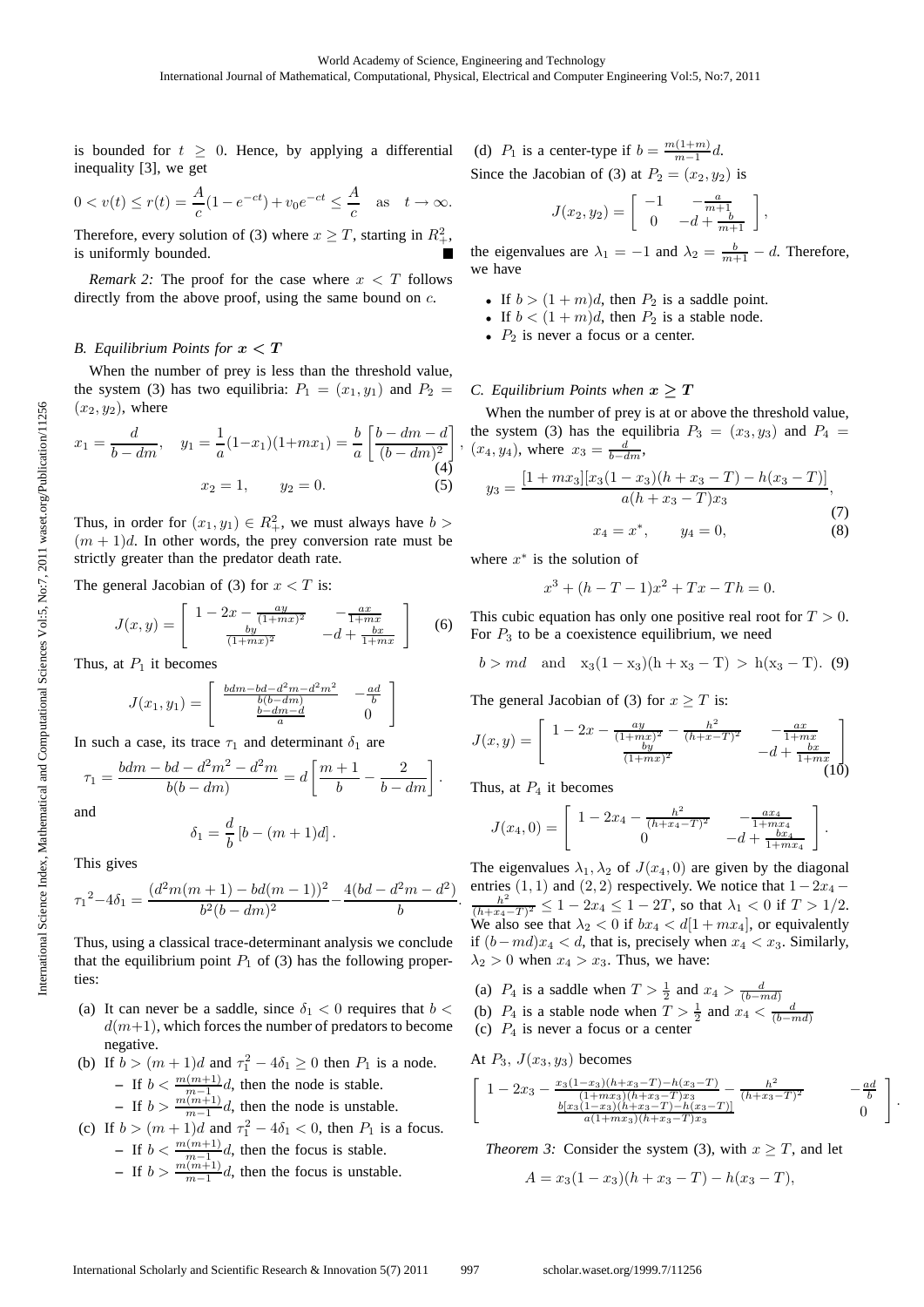$$
B = (1 + mx_3)(h + x_3 - T)x_3, \qquad E = \frac{A}{B} + \frac{h^2}{(h + x - T)^2}.
$$

Then,

(a)  $P_3$  is never a saddle.

(b)  $P_3$  is a node if  $\left[ \frac{(1-E)(b-md)-2d}{(b-md)} \right]$  $\left(\frac{(b-md)-2d}{(b-md)}\right)^2 > 4dA/B$ . The node is stable if  $(1-E)(b-md) < 2d$ , and unstable if the inequality is reversed.

(c)  $P_3$  is a focus if  $\left[\frac{(1-E)(b-md)-2d}{(b-md)}\right]^2 < 4dA/B$ . The focus is stable if  $(1-E)(b-md) < 2d$ , and unstable if the inequality is reversed.

(d)  $P_3$  is a center-type if  $(1 - E)(b - md) = 2d$ .

*Proof:* The Jacobian at  $P_3$  can be written as

$$
J(x_3, y_3) = \begin{bmatrix} 1 - 2x_3 - E & -\frac{ad}{b} \\ \frac{bA}{aB} & 0 \end{bmatrix},
$$

where  $A > 0$  because of (9), and  $B > 0$  because  $x_3 \geq T$ . Thus, its determinant  $D = \frac{dA}{B}$  is always positive, which proves (a). Observe now that we must have  $x_3 < 1$ , otherwise the second inequality in (9) fails, and the trace is  $\tau = 1 - 2x_3$  –  $E = \frac{(1-E)(b-md)-2d}{(b-md)}$ , hence the conclusions (b), (c) and (d).

It is interesting is to see how the stability properties of some equilibria of model (3) may change for the cases  $x < T$ and  $x \geq T$ , that is, without and with threshold harvesting. For instance, how does harvesting affect the stability of the coexistence equilibrium  $P_3 = (x_3, y_3)$ , and what is its effect on possible periodic solutions?

For  $a = 1, b = 0.9, d = 0.2, m = 5$ , numerical calculations indicate that the stable focus  $P_1 = (0.4, 1.08)$  of the system without harvesting, moves to the stable focus  $P_3 = (0.4, 0.63)$  of the system with harvesting. That is, even though the number of predator decreases, the equilibrium does not lose stability; see Figure 2. Instead, for the parameter values  $a = 2.5, b = 2.25, d = 0.2, m = 5$  (that is, for a much larger prey conversion rate  $b$ , but keeping the same ratio  $b/a$ , the unstable focus  $P_1 = (0.16, 0.6048)$  moves to a stable node  $P_3 = (0.16, 0.8298)$ . Remarkably, harvesting may have a stabilizing effect on the ecosystem, and the number of predator increases. We observe that the limit cycle has disappeared. See Figure 3. (see also the Science Daily article on how "Surprisingly, Harvesting Prey Boosts Predator Fish", www.sciencedaily.com/releases/2007/06/070624132617.htm).

**Note:** There are some sets of parameters (e.g.  $T =$  $0.0217, h = 0.1323, a = 7.1607, b = 2.3368, d =$  $0.2428, m = 2.9566$ , for which an unstable focus of the system without harvesting goes to another unstable focus of the system with harvesting. In the first case however, the prey population gets very close to extinction when approaching a stable limit cycle, but on the system with harvesting, the solution approaches a stable limit cycle far enough from prey extinction.

One can establish sufficient conditions to ensure no closed orbits of a system  $\dot{x} = f(x)$  exist in the positive quadrant, by



Fig. 2. Effect of harvesting: Stable to stable



Fig. 3. Effect of harvesting: Unstable to stable

applying a generalization of Bendixson's criterion. The idea is to use the Jacobian J of the system and define the symmetric matrix

$$
S = \frac{1}{2} \left( J^T + J \right).
$$

Theorem 3.3 in [8] says that if S has eigenvalues  $\lambda_1 \geq \lambda_2 \geq$  $\cdots \geq \lambda_n$  such that  $\lambda_1 + \lambda_2 < 0$ , then no periodic solution can exist for such system. For our particular system (3) with Jacobian (10), one can readily verify that this amounts to find sufficient conditions under which

$$
1 + \frac{bx}{1 + mx} < 2x + \frac{ay}{(1 + mx)^2} + \frac{h^2}{(h + x - T)^2} + d.
$$

In turn, a sufficient condition to arrive to such inequality is that

$$
1 + (b + m)x < d + (2 + dm)x + 2mx^2. \tag{11}
$$

If  $d \ge 1$ , then (11) is true as long as  $b < 2 + (d - 1)m$ . For  $d < 1$ , let  $p = 2 + (d - b)m$ . Then one can show that (11) is true for any  $x > -p + \sqrt{p^2 - 8m(d-1)}$ . We now collect the above discussion into the following

*Theorem 4:* Consider the system (3). Let  $p = 2 + (d - b)m$ , and  $x \geq T$ . Assume either of the following two conditions holds:

(a)  $d \ge 1$  and  $b < 2 + (d + 1)m$ , or (b)  $d < 1$  and  $x > \sqrt{p^2 - 8m(d-1)} - p$ . Then the system (3) has no closed orbits.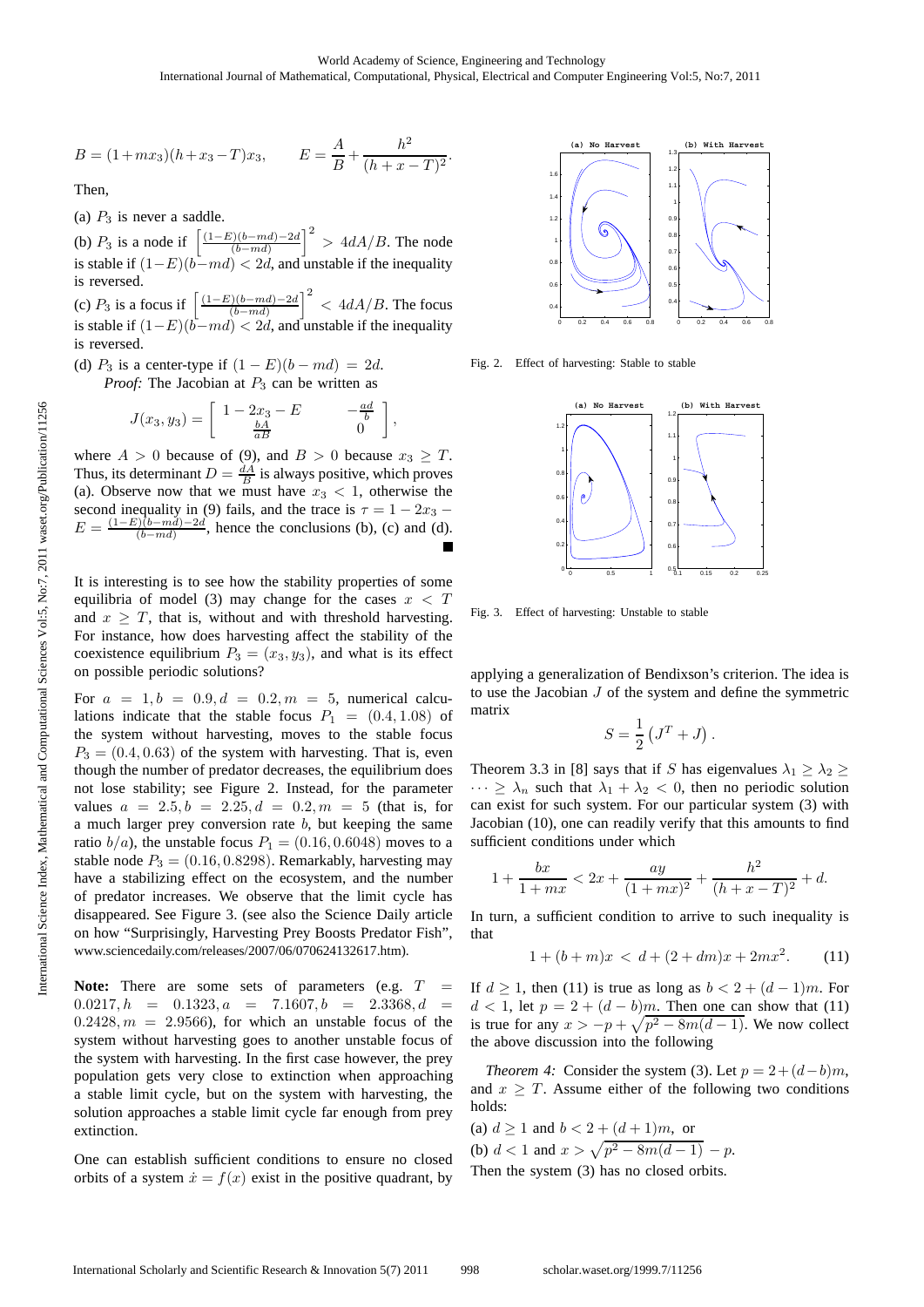## *D. Bifurcations of (3)*

Next, we want to find out if there are some bifurcations present in our model. We found that the system (3) for  $x >$ T undergoes a Hopf bifurcation. Indeed, the theorem below shows the existence of such a bifurcation. Using Xppaut[2] we have numerically detected such bifurcation for the value of the parameter  $h = 0.1875$ . See Figure 4.

*Theorem 5:* When the equilibrium point  $P_3$  satisfies the conditions that permit it to be of center-type, the system (3) exhibits subcritical and supercritical Hopf bifurcations.

*Proof:* We will first shift the equilibrium point  $(x_3, y_3)$ to the origin by  $u = x - x_3$  and  $v = y - y_3$ . We then expand the corresponding expressions  $\dot{u}$  and  $\dot{v}$  in a Taylor series. After simplifying, and noting that some coefficients vanish, the system becomes:

$$
\dot{u} = a_{10}u + a_{01}v + a_{20}u^{2} + a_{11}uv + a_{30}u^{3} + a_{21}u^{2}v
$$
  
\n
$$
\dot{v} = b_{10}u + b_{20}u^{2} + b_{11}uv + b_{30}u^{3} + b_{21}u^{2}v
$$
  
\n
$$
+O_{2}((u, v))^{4}).
$$
\n(12)

To determine the existence of Hopf bifurcations, we compute the Liapunov number  $\sigma$ , and find parameter values for which  $\sigma \neq 0$ . At the same time, the equilibrium  $(x_3, y_3)$  must satisfy certain conditions to be of center-type:

1. 
$$
b > dm
$$
 2.  $a_{10} = 0$  3.  $T < \frac{d}{b-dm}$  4.  
\n $-a_{01}b_{10} > 0$  5.  $\frac{h(b-dm)^2(T - \frac{d}{b-dm})}{h - T + \frac{d}{b-dm}} > d + b - dm$ ,

where  $a_0$  is a long rational function in terms of the parameters. Paying attention to these conditions, we find that  $\sigma$  = 30.53189 when  $a = 58.54338$ ,  $b = 22.78958$ ,  $d =$ 1.19058,  $T = 0.00146$ ,  $m = 0.57152$ , and  $h = 0.00151$ . Also, with the same  $a, b, d, T, m$ , when  $h = 0.56986$ ,  $\sigma =$  $-241.25441$ . Thus, there exists an open set  $S_1$  in the parameter space  $(a, b, d, m, h, T)$  such that  $\sigma > 0$ , where the stated restrictions hold:

$$
S_1 = \{(a, b, d, m, T) \mid b > dm, a_{10} = 0, T < \frac{d}{b - dm},
$$
  

$$
- a_{01}b_{10} > 0, \text{ and } \sigma > 0 \}.
$$

Another open set  $S_2$  exists such that

$$
S_2 = \{(a, b, d, m, T) \mid b > dm, a_{10} = 0, T < \frac{d}{b - dm},
$$
  

$$
- a_{01}b_{10} > 0, \text{ and } \sigma < 0 \}.
$$

We then conclude that there exists a surface  $H_1$  =  $\{(a, b, d, h, m, T) | (a, b, d, m, T) \in S_1\}$  that is a supercritical Hopf bifurcation surface, and that there exists a surface

 $H_2 = \{(a, b, d, h, m, T) | (a, b, d, m, T) \in S_2\}$  that is a subcritical Hopf bifurcation surface of system (3).

Periodic Orbits. As indicated by the bifurcation diagram in Figure 4, the Hopf bifurcations gives out a branch of stable periodic orbits, shown as solid circles. We have explicitly computed some of these periodic orbits, as well as their corresponding Floquet multipliers, as  $h$  varies. We observe that as  $h$  approaches 0.1875, the stable multiplier approaches 1, and therefore hyperbolicity is lost. See Table I and Figure 5.



Fig. 4. Bifurcation diagram for system (3)



Fig. 5. Periodic orbits of (3)

**Heteroclinic Orbits.** Given the periodic orbits obtained from a Hopf bifurcation, it is possible to compute heteroclinic orbits connecting equilibrium points to such periodic orbits, e.g. from  $P_2$  to the orbits around  $P_1$ . These special solutions explicitly describe how from an equilibrium point, the populations of both species vary with respect to time until they arrive to a long-term stable periodic solution of coexistence. See Figure 6.

## III. BIONOMIC EQUILIBRIUM

In this section we want to find the simultaneous biological and economic equilibrium of the system (3). Let

 $c = \text{cost}$  per unit effort for prey,  $\psi = \text{price}$  per unit biomass for the prey.

Assuming that  $x \geq T$ , we have a profit function:

$$
P(x,h) = \psi H(x) - ch,\t(13)
$$

where  $H(x)$  is given in (2). Then, the bionomic equilibria  $(x_i, y_i, h_i), i = 0, 1, 2$  are obtained by solving the system

$$
x(1-x) - \frac{axy}{1+mx} - \frac{h(x-T)}{h+x-T} = 0
$$
 (14)

$$
y(-d + \frac{bx}{1+mx}) = 0\tag{15}
$$

$$
\psi\left(\frac{h(x-T)}{h+x-T}\right) - ch = 0.\tag{16}
$$

Disregarding the trivial case  $(x_0, y_0, h_0) \equiv 0$ , there are two equilibria of interest.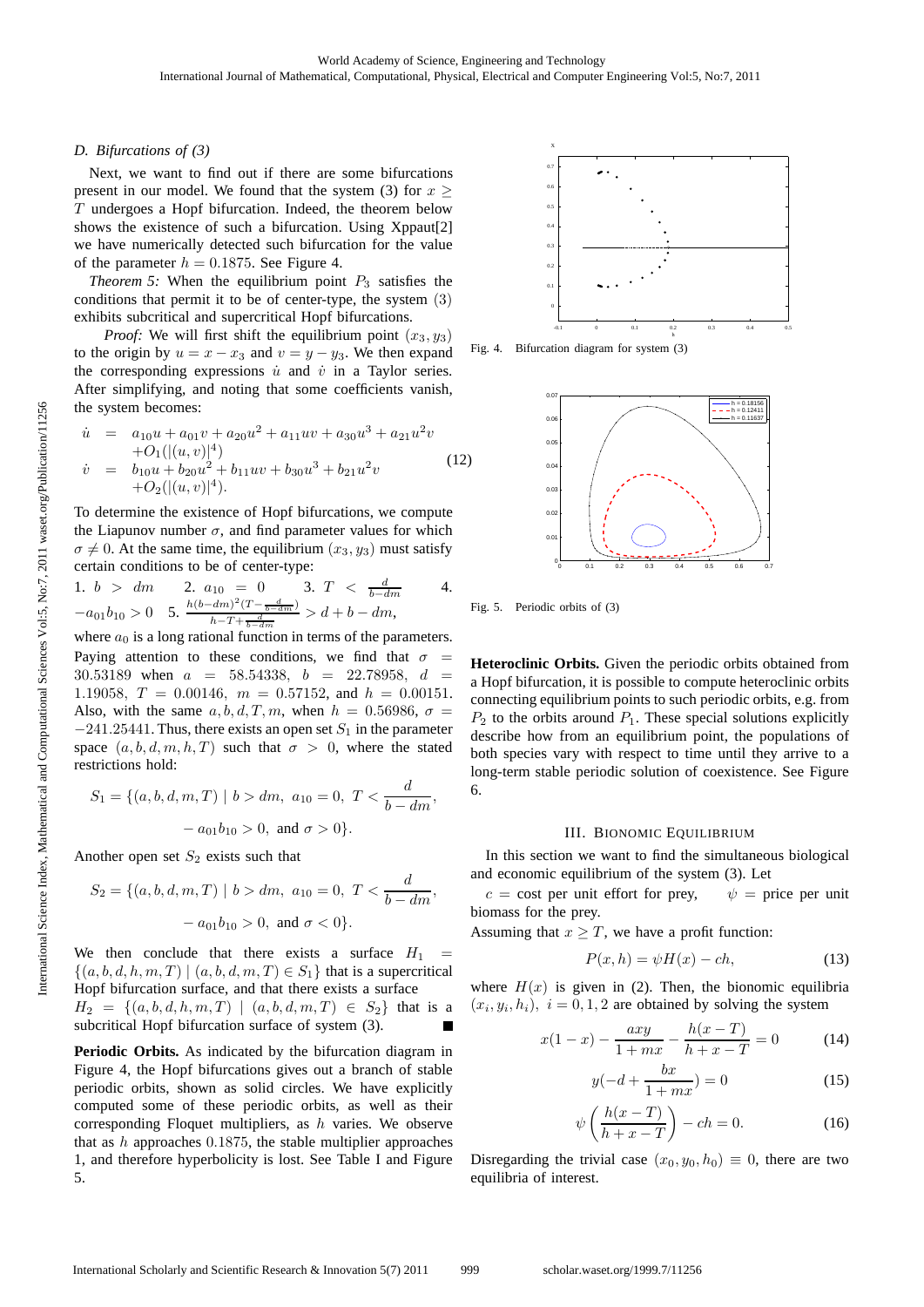TABLE I PERIOD AND FLOQUET MULTIPLIERS

| h.        | Period     | <b>Floquet Multiplier</b> |
|-----------|------------|---------------------------|
| 0.1241173 | 6.71355778 | 0.8872880                 |
| 0.151201  | 6.66124074 | 0.78218413                |
| 0.1735    | 6.58223366 | 0.91196026157             |
| 0.18156   | 6.54605454 | 0.9621362288              |
| 0.18543   | 6.52942041 | 0.98409133706             |
| 0.18735   | 6.49934034 | 0.99275482790             |



Fig. 6. Heteroclinic orbits of (3)

Case 1: Let  $y = y_1 = 0$ . This corresponds to the removal of predators from the system. Solving (14) for  $h_1$  gives

$$
h_1 = \frac{x_1(T - x_1)(x_1 - 1)}{x_1^2 - T}.
$$

Substituting into (16) gives

$$
x_1^{\pm}=\frac{c\pm\sqrt{c^2-4\psi T(c-\psi)}}{2\psi}.
$$

Case 2: Assuming  $x, y > 0$ , from (15),

$$
x_2 = \frac{d}{b - md}.
$$

Substituting for (16) produces

$$
h_2 = \frac{(\psi - c)(x - T)}{c}.
$$

Finally, solving the last equation gives the equilibrium point  $y_2 = \frac{b}{ad} \left[ \frac{\psi d (b - dm - d) - (b - dm) (\psi - c) (d - T (b - dm))}{\psi (b - dm)^2} \right]$  $\overline{\psi(b-dm)^2}$ 1

# IV. MODEL TWO

We investigate our original model (3), but now with a piecewise linear threshold policy harvesting

$$
H(x) = \begin{cases} 0 & \text{if } x < T_1 \\ \frac{h(x - T_1)}{T_2 - T_1} & \text{if } T_1 \le x \le T_2 \\ h & \text{if } x > T_2 \end{cases}
$$
(17)

We want to study the effects that a relatively small change in the qualitative definition of the harvesting function has on the solutions of the system itself. In the case  $x < T_1$  we have the same corresponding equilibrium points as in first system.

## *A. Equilibrium Points when*  $T_1 \leq x \leq T_2$

When prey harvesting increases linearly between  $T_1$  and  $T_2$ , we have three equilibrium points:  $P_5 = (x_5, y_5), P_6 = (x_+^*, 0)$ and  $P_7 = (x_ -^*, 0)$ , where

$$
x_5 = \frac{d}{b - dm}, \quad y_5 = \frac{b}{a} \left( \frac{b - dm - d}{(b - dm)^2} - \frac{h(d - T_1(b - dm))}{d(b - dm)(T_2 - T_1)} \right),
$$
  

$$
x_{\pm}^* = \frac{T_2 - T_1 - h \pm \sqrt{(h - T_2 + T_1)^2 + 4hT_1(T_2 - T_1)}}{2(T_2 - T_1)}.
$$

We observe that for  $P_5$  to be in the positive first quadrant we need  $b > dm$  and

$$
d(b-dm-d)(T_2-T_1) > h(b-dm)(d-T_1(b-dm)). \text{ (18)}
$$

The general Jacobian is

$$
J(x,y) = \begin{bmatrix} 1 - 2x - \frac{ay}{(1+mx)^2} - \frac{h}{T_2 - T_1} & -\frac{ax}{1+mx} \\ \frac{by}{(1+mx)^2} & -d + \frac{bx}{1+mx} \end{bmatrix}.
$$
 (19)

At  $P_5$  it becomes

$$
J(x_5, y_5) = \begin{bmatrix} \frac{h(T_1(b-dm)^2 + d^2m)}{bd(T_1 - T_2)} - \frac{d(b(1-m) + dm(m+1))}{b(b-dm)} & -\frac{ad}{b} \\ \frac{b-dm-d}{a} - \frac{h(b-dm)(d - T_1(b-dm))}{ad(T_2 - T_1)} & 0 \end{bmatrix}
$$

The corresponding determinant  $\delta$  and trace  $\tau$  are:

$$
\delta = \frac{d(b - dm - d)(T_2 - T_1) - h(b - dm)(d - T_1(b - dm))}{b(T_2 - T_1)}
$$

and

$$
\tau = \frac{h(T_1(b-dm)^2 + d^2m)}{bd(T_1 - T_2)} - \frac{d(b(1-m) + dm(m+1))}{b(b-dm)}.
$$

First, notice that by (18), we always have  $\delta > 0$ . On the other hand, we can write:

$$
J(x_5, y_5) = \left[ \begin{array}{cc} hA - B & C \\ D - hE & 0 \end{array} \right],
$$

where

.

$$
A = \frac{T_1(b - dm)^3 + d^2m(b - dm)}{bd(T_1 - T_2)(b - dm)},
$$
  

$$
B = \frac{d(dm^2 + dm - bm + b)}{b(b - dm)}, \quad C = -\frac{ad}{b}
$$

$$
D = \frac{b - dm - d}{a}, \quad E = \frac{(b - dm)(d - T_1(b - dm))}{ad(T_2 - T_1)}.
$$

 $rac{b}{b}$ ,

Thus,  $\Delta := \tau^2 - 4\delta = (hA - B)^2 - 4C(hE - D) = A^2h^2$  $(2AB+4CE)h+(B^2+4CD)$ . Assume that  $2AB+4CE > 0$ (we can get the conclusions for the opposite case in a similar way). Denote with  $h^-$  <  $h^+$  the roots of the quadratic equation  $\tau^2 - 4\delta = 0$ . Thus, if we have  $B^2 + 4CD > 0$ , then  $\Delta < 0$  for  $0 < h^- < h < h^+$ , and  $\Delta > 0$  for  $0 < h < h^-$ and  $h > h^+$ . Similarly, if  $B^2 + 4CD < 0$ , then  $\Delta < 0$  if  $0 < h < h^+$ , and  $\Delta > 0$  if  $h > h^+$ .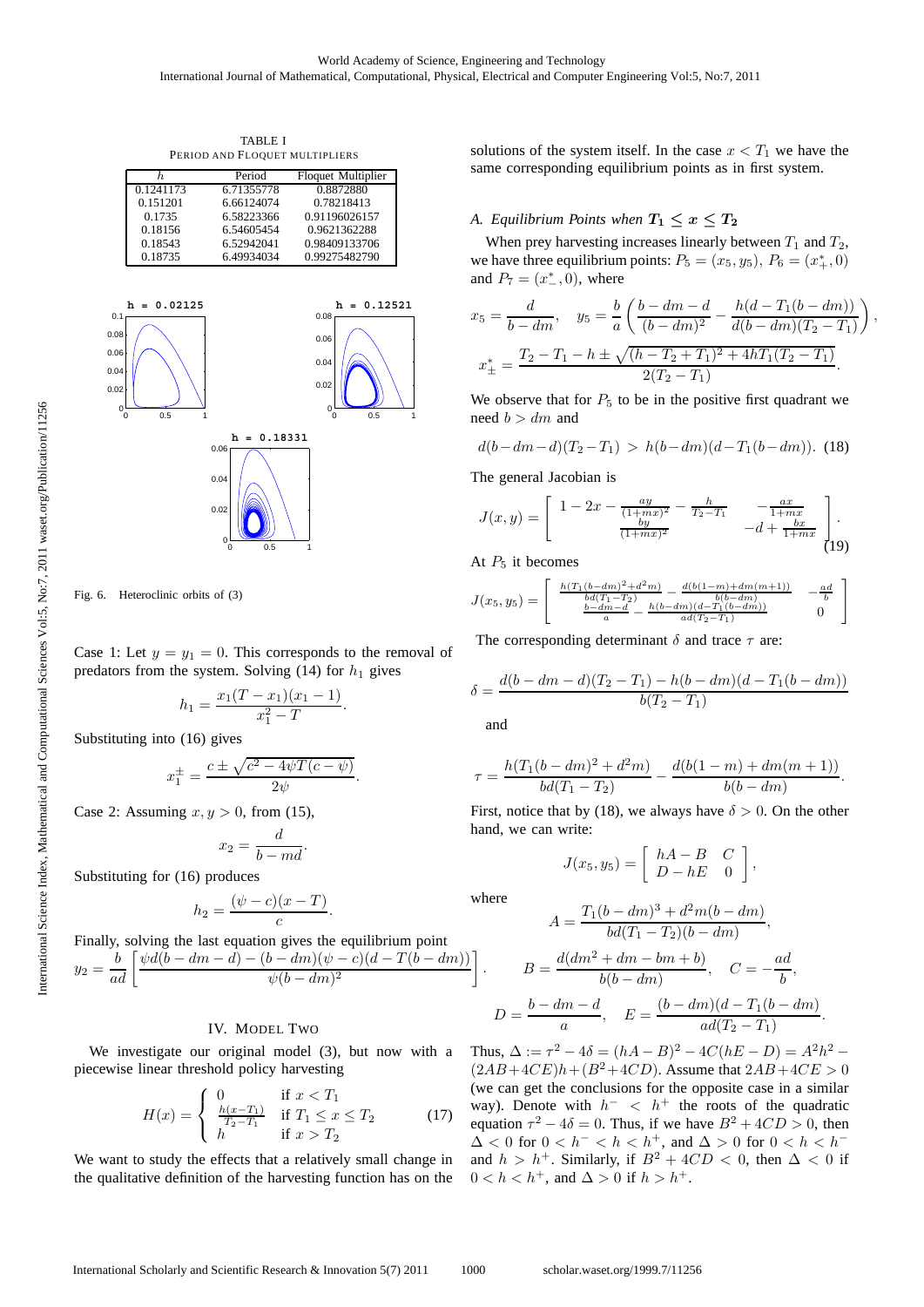Now, by defining

$$
h^* := \frac{d^2(T_1 - T_2)(b(1 - m) + dm(m + 1))}{(b - dm)(T_1(b - dm)^2 + d^2m)},
$$

we see that nodes and foci are stable ( $\tau$  < 0) when  $h > h^*$ and unstable ( $\tau > 0$ ), when  $h < h^*$ . The equilibrium point  $P_5$ is of center-type if  $h = h^*$ .

With the notation above, we collect this discussion into the following:

*Theorem 6:* Assume  $2AB + 4CE > 0$ . Then, the equilibrium point  $P_5$  of (3) has the following properties

- (a)  $P_5$  is never a saddle.
- (b)  $P_5$  is a focus when  $B^2 + 4CD > 0$  and  $h^- < h < h^+$ , or when  $B^2 + 4CD < 0$  and  $0 < h < h^+$ .

**−** It is stable when  $h > h<sup>∗</sup>$  and unstable when  $h < h<sup>∗</sup>$ 

- (c)  $P_5$  is a node when  $B^2 + 4CD > 0$  and  $0 < h < h^-$ , or when  $B^2 + 4CD < 0$  and  $h > h^+$ .
- **−** It is stable when  $h > h<sup>∗</sup>$  and unstable when  $h < h<sup>∗</sup>$ (d)  $P_5$  is a center-type if  $h = h^*$ .

**Note:** To make sure that for case  $B^2 + 4CD > 0$  we get only real roots, we need  $E(AB + CE) - A^2D < 0$ , which is satisfied, if  $B, D$  and  $E$  are positive. Thus, we need

$$
m<1\quad\text{and}\quad \mathrm{d}<\mathrm{b}-\mathrm{md}<\frac{\mathrm{d}}{\mathrm{T}_1}.
$$

Just as we did for the threshold harvesting in Section II-C, we want to see the effects of piecewise linear threshold harvesting on the equilibrium  $P_5$ ; we are mostly interested in the case  $T_1 \leq x \leq T_2$ . For the same sets of parameters as before:  $a = 1, b = 0.9, d = 0.2, m = 5, and a = 2.5, b = 1$ 2.25,  $d = 0.2, m = 5$ , and with  $T_1 = 0.2, T_2 = 0.6$ , numerical calculations indicate that the stable focus  $P_1 = (0.4, 1.08)$  of the system without harvesting has moved to a stable node  $P_5 = (0.4, 0.63)$ ; see Figure 7(a). Similarly, the unstable focus  $P_1 = (0.16, 0.6048)$  has moved to a stable focus  $P_5 = (0.16, 0.6948)$ ; see Figure 7(b). Thus, as observed before, a stable equilibrium remains to be stable when threshold harvesting is applied, and an unstable equilibrium becomes stable, that is, for some sets of parameters, harvesting has a stabilizing effect on the ecosystem.

From the above paragraph, we observe that the number of prey for such equilibrium points stays constant with or without harvesting. This is obviously true since  $x<sub>5</sub>$  does not depend on the harvesting. We can see instead how the predator density changes as  $h > 0$  increases. It is easy to see that

$$
\frac{dy_5}{dh} = \frac{b}{a(T_2 - T_1)} \left[ \frac{T_1}{d} - \frac{1}{b - md} \right].
$$

Therefore, the predator population density increases as  $h$ increases if the prey conversion rate  $b$  and the predator death rate d satisfy the relation  $T_1b > (mT_1 + 1)d$ . The predator population decreases if the inequality is reversed.



Fig. 7. Effect of harvesting (17),  $T_1 \le x \le T_2$ 

The Jacobian  $J_{(x^*_{\pm},0)}$  evaluated at the points  $P_6$  and  $P_7$  is

$$
\left[ \begin{array}{cc} \frac{\pm \sqrt{R}}{T_1-T_2} & -\frac{a \left(T_1-T_2+h \mp \sqrt{R} \right)}{m \left(T_1-T_2+h \mp \sqrt{R} \right)+2T_1-2T_2} \\ 0 & \frac{b \left(T_1-T_2+h \mp \sqrt{R} \right)}{m \left(T_1-T_2+h \mp \sqrt{R} \right)+2T_1-2T_2} -d \end{array} \right]
$$

,

where  $R = (T_1 - T_2 + h)^2 - 4T_1h(T_1 - T_2)$ . Then, we have

- None of the equilibria can be foci, nor of center-type.
- $P_6$  is a saddle if  $d < \frac{b(T_1-T_2+h-\phi)^2}{m(T_1-T_2+h-\phi)+2T_1-2T_2}$ , with  $(h - T_2 + T_1)^2 + 4hT_1(T_2 - T_1) > 0$  and  $m (T_1 - T_2 + h - \phi) + 2T_1 - 2T_2 \neq 0.$
- $P_7$  is a saddle if  $d > \frac{b(T_1 T_2 + h + \phi)}{m(T_1 T_2 + h + \phi) + 2T_1 2T_2}$ with  $(h - T_2 + T_1)^2 + 4hT_1(T_2 - T_1) > 0$  and  $m (T_1 - T_2 + h + \phi) + 2T_1 - 2T_2 \neq 0.$
- $P_6$  is a node if  $d > \frac{b(T_1 T_2 + h \phi)}{m(T_1 T_2 + h \phi) + 2T_1 2T_2} + \frac{\phi}{T_1 T_2}$ .  $- P_6$  is always stable as the stability condition is the same as the node condition.
- $P_7$  is a node if  $d < \frac{b(T_1 T_2 + h + \phi)}{m(T_1 T_2 + h + \phi) + 2T_1 2T_2} \frac{\phi}{T_1 T_2}$ . **–** P<sup>7</sup> is always unstable as the stability condition is the same as the node condition.

Here,  $\phi = \sqrt{(h - T_2 + T_1)^2 + 4hT_1(T_2 - T_1)}$ .

## *B. Equilibrium Points when*  $x > T_2$

When the prey size is beyond the threshold value  $T_2$ , we have constant harvesting  $H(x) = h$ . In this case we have three equilibrium points,  $P_8 = (x_8, y_8), P_9 = (\hat{x}_+, 0)$  and  $P_{10} = (\hat{x}_-, 0)$ , where

$$
x_8 = \frac{d}{b - md}, \qquad y_8 = \frac{b}{a} \left( \frac{b - md - d}{(b - md)^2} - \frac{h}{d} \right),
$$

$$
\hat{x}_\pm = \frac{1 \pm \sqrt{1 - 4h}}{2}.
$$

We immediately observe that we must have  $h \leq \frac{1}{4}$  for  $P_9, P_{10}$ to lie in  $R_+^2$ , and that  $P_8 \in R_+^2$  if

$$
b > md
$$
 and  $d[b-(m+1)d)] > h(b - md)^2$ . (20)

The general Jacobian is

$$
J(x,y) = \begin{bmatrix} 1 - 2x - \frac{ay}{(1+mx)^2} & -\frac{ax}{1+mx} \\ \frac{by}{(1+mx)^2} & -d + \frac{bx}{1+mx} \end{bmatrix}
$$
 (21)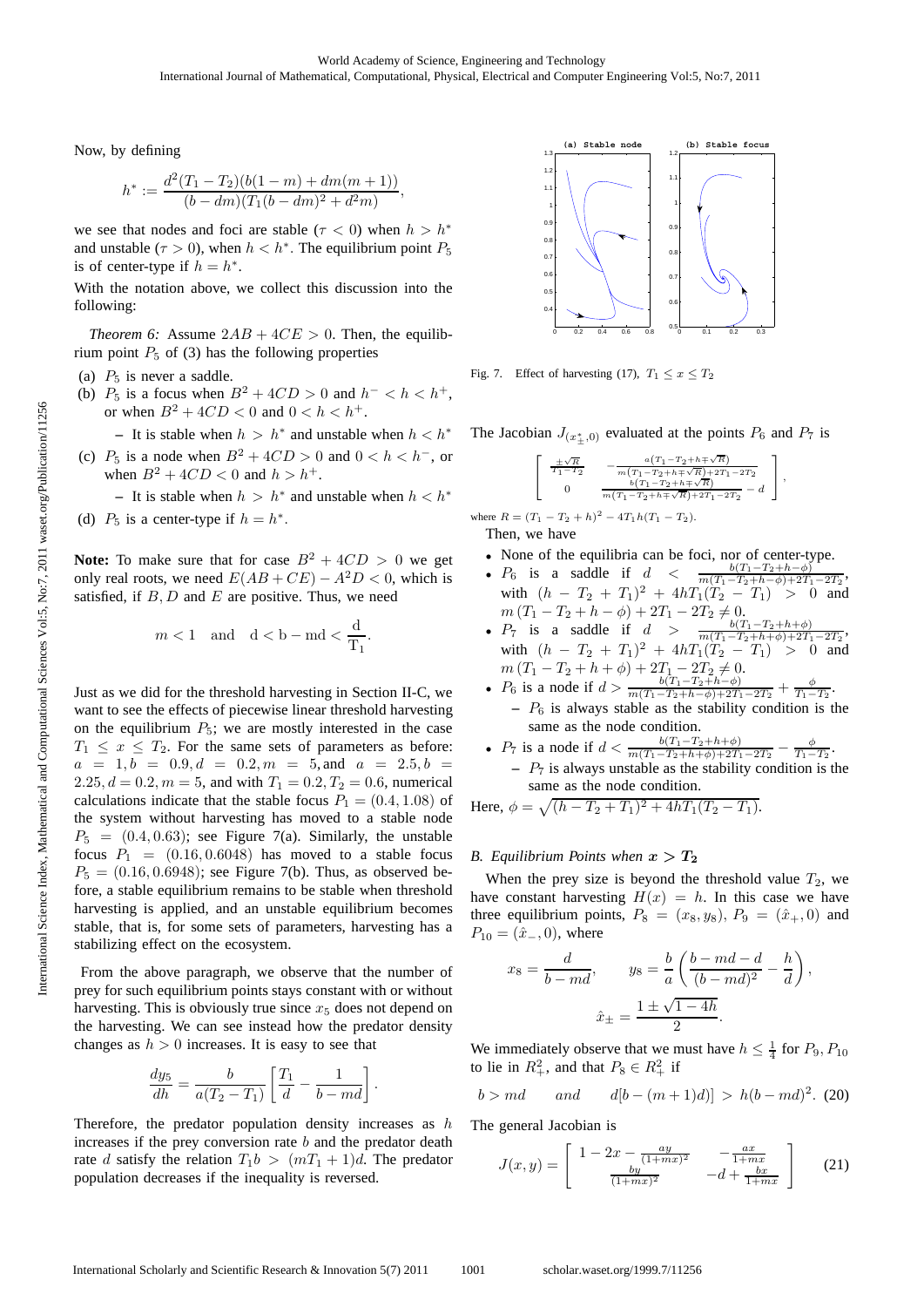

Fig. 8. Saddle point  $P_9$  and stable node  $P_{10}$ 

The Jacobian at  $P_8$  is

$$
J(x_8, y_8) = \begin{bmatrix} \frac{A - (b - md)B}{C} & -\frac{ad}{b} \\ \frac{B}{ad} & 0 \end{bmatrix},
$$

where  $A = bd[b - (m+2)d], B = d[b - (m+1)d] - h(b$  $md)^2$ ,  $C = bd(b - md)$ .

The corresponding determinant  $\delta$  and trace  $\tau$  are

$$
\delta = \frac{B}{b} > 0, \qquad \tau = \frac{A - (b - md)B}{C}
$$

Therefore, we get:

*Theorem 7:* The equilibrium point  $P_8$  has the following properties

(a) It is never a saddle.

- (b) It is a node when  $\left[ \frac{A-(b-md)B}{C} \right]$  $\left[\frac{-md}{C}\right]^2 > 4B/b$ . The node is stable if  $A < (b - \overline{m}d)B$ , and unstable if the inequality is reversed.
- (c) It is a focus when  $\left[ \frac{A-(b-md)B}{C} \right]$  $\left[\frac{-md}{C}\right]^2$  <  $4B/b$ . The focus is stable if  $A < (b - \overline{m}d)B$ , and unstable if the inequality is reversed.
- (d) It is a center-type if  $A = (b md)B$ .

The Jacobian at  $P_9$  and  $P_{10}$  is

$$
J(\hat{x}_{\pm},0) = \begin{bmatrix} \pm\sqrt{1-4h} & -\frac{a\left(\mp1+\sqrt{1-4h}\right)}{m\left(\mp1+\sqrt{1-4h}\right)\mp2} \\ 0 & -d+\frac{b\left(\mp1+\sqrt{1-4h}\right)}{m\left(\mp1+\sqrt{1-4h}\right)\mp2} \end{bmatrix}
$$

Therefore, for  $\kappa = \sqrt{1 - 4h}$ , we immediately have

- $P_9$  is a saddle when  $d > \frac{b(\kappa-1)}{m(\kappa-1)-2}$ .
- $P_9$  is a node if  $d < \frac{b(\kappa-1)}{m(\kappa-1)-2}$ .
- $P_9$  cannot be a stable node because it would require  $d > \frac{b(\kappa-1)}{m(\kappa-1)-2}$ .
- $P_{10}$  is a saddle when  $d < \frac{b(1+\kappa)}{m(1+\kappa)+2}$ .
- $P_{10}$  is a node if  $d > \frac{b(1+\kappa)}{m(1+\kappa)+2}$ .
- $P_{10}$  cannot be an unstable node because it would require  $d < \frac{b(1+\kappa)}{m(1+\kappa)+2}.$
- Neither  $P_9$  nor  $P_{10}$  can be centers or foci.

**Note:** Observe that if the condition (20) is violated, then there are no coexistence equilibria, and therefore there cannot be any limit cycle on the positive first quadrant  $R^2_+$ , because every closed orbit must contain an equilibrium point in its interior.



Fig. 9. Saddle point  $P_9$  and stable node  $P_{10}$ 



Fig. 10. Fold and transcritical bifurcations

#### *C. Bifurcations*

The system (3), with piecewise threshold harvesting (17) exhibits several bifurcations when one or more parameters are allowed to vary. Similarly as in Theorem 5, one can prove the existence of subcritical and supercritical Hopf bifurcations when conditions are given for the equilibrium point  $P_5$  to be of center-type. Using Xppaut, a Hopf bifurcation was detected at  $d = 1.25$ , and a branch of periodic orbits is born out of this bifurcation. See Figure 9.

To see that there is a saddle-node (fold) bifurcation, we first observe that for  $h = h^* = \frac{1}{4}$  and  $b \neq (m+2)d$ , the Jacobian at  $P_9$  has eigenvalues  $\lambda_1 = 0$  and  $\lambda_2 = -d + \frac{b}{m+2} \neq 0$ . We shift the equilibrium  $(h^*, \hat{x}_+, 0) = (\frac{1}{4}, \frac{1}{2}, 0)$  to the origin via the change of variables  $\alpha = h - \frac{1}{4}$ ,  $u = x - \frac{1}{2}$ ,  $v = y$ . Then, the new system can be written as

$$
\dot{u} = F_1(\alpha, u, v)
$$
  

$$
\dot{v} = -v + F_2(\alpha, u, v).
$$

Then, we have  $\frac{\partial F_1}{\partial \alpha}(0,0,0) = -1 \neq 0$ ,  $\frac{\partial^2 F_1}{\partial u^2}(0,0,0) = -2 \neq 0$ 0, which implies the existence [4, Theorem 10.9] of a saddlenode bifurcation .

There is also a transcritical bifurcation at  $h = 0.22$ . This tells us e.g. that as  $h$  increases, two of the equilibrium points interchange stability at  $h = 0.22$ ; there are three equilibria for  $h < \frac{1}{4}$  and only one for  $h > \frac{1}{4}$ . See Figure 10.

Similarly as in Section II-D, one is able to compute heteroclinic orbits connecting equilibrium points to periodic orbits coming out from the Hopf bifurcations. Finally, as in Section III, one can also explicitly compute a bionomic equilibrium for the system (3), (17). This gives

$$
x = T_1 + \frac{c(T_2 - T_1)}{\psi}, \qquad y = E + \frac{T_1 bh}{ad(T_2 - T_1)},
$$
  
where  $E = \frac{b[(b - dm)(T_2 - T_1 - h) - d(T_2 - T_1)]}{a(T_2 - T_1)(b - dm)^2}.$